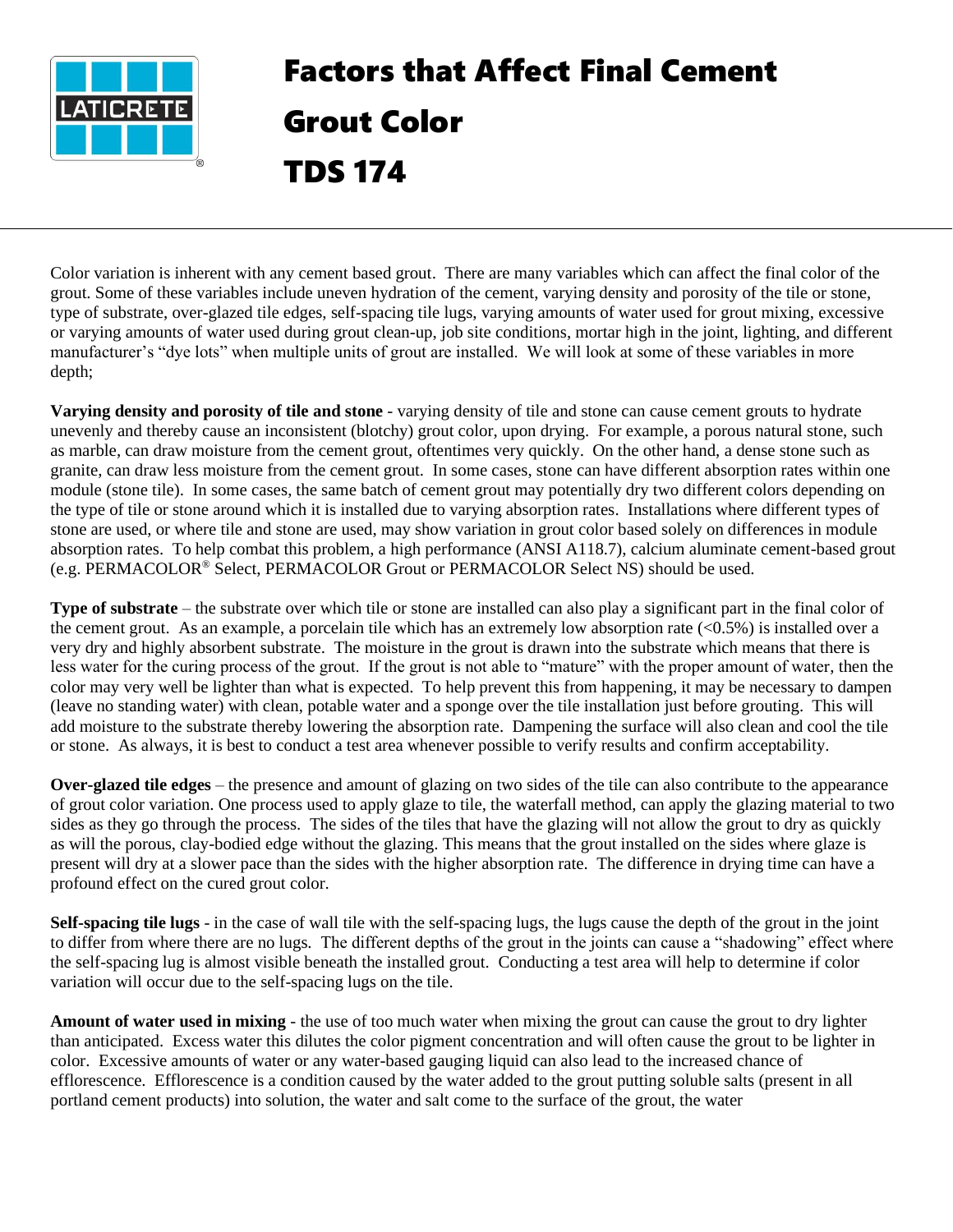evaporates, and the salts remain behind where they react with carbon dioxide in the air causing calcium carbonate to form on the surface. This calcium carbonate (efflorescence) appears as a white (or light colored) powder which bonds to the surface causing the grout to look lighter in color. For more information on efflorescence please refer to [TDS 159](https://cdn.laticrete.com/~/media/support-and-downloads/technical-datasheets/tds159.ashx) "Efflorescence – Causes and Prevention".

**Excessive or varying amounts of water to clean grout** - The use of too much water during the clean-up process can wash out some of the color pigments in the grout, also causing the grout to dry lighter than anticipated. Too much water used to clean the grout may also lead to efflorescence issues. Use a consistent amount of water in the sponge and clean the grout with the same techniques throughout the installation. Changing the cleaning water frequently will also help achieve the best results.

**Jobsite conditions** – in many large jobs there are many factors which can have a significant effect on the installation of the tile or stone and on the grout. Contamination caused by paint overspray, drywall dust, dirt from foot traffic or wind, insulation, and other common jobsite related conditions will typically adhere very well to a grout while it is still wet. Also, exposure to wind, sunlight or other heat source or any condition which can cause uneven drying will affect how the grout will appear when fully cured. Controlling jobsite conditions or protecting the grout from exposure to damage should be mandatory to prevent unsightly, contaminated grout. Protection should include a non-staining brown Kraft® paper on the grout covered by a hard surface (e.g. plywood, OSB, etc…) to bear the weight of the traffic and keep foreign materials from embedding in the grout.

**Mortar high in the joint** – a common problem with grout being uneven in color is the thin-set mortar (often grey in color) not being cleaned out of the joint during the tile or stone installation process. If the mortar is left too high in the joint then a light or medium colored grout may appear darker in color than it should. The high the mortar is left in the joint, the darker the discoloration will appear. It is very important to ensure that any excess mortar be removed from the joint during the installation of the tile or stone, or while the adhesive mortar is still wet.

**Lighting** – believe it or not, the effect that lighting can have on the appearance of a grout installation is profound. The angle of light, type of light, quality of light, and source of light all play key roles in how the grout will appear. It is not unusual for a grout to appear as one color during the day and as a different color during the night. It is also not unusual for one batch of grout, used on both a floor and a wall to have different color based on the angle of light hitting these surfaces. Wall washing lighting is especially notorious for creating drastic visual variations in grout appearance.

Using different manufacturer's lot (batch) numbers in the same area, without dry blending all of the grout powder first, can cause the grout to appear different shades where the first batch of grout stops and the new batch(s) starts. When a different lot number (usually found on the bottom of the bags or above the bar code) is used, remember to mix them together dry in a clean container in order to maintain a consistent color and always follow the manufacturer's written instructions for mixing and slaking of cement grouts, prior to grouting.

Variances in temperature, curing times, and jobsite conditions will also contribute to color variations. For example, a grout job that is in direct sunlight can dry at a faster rate than an installation in a shaded area, thus causing a color variation in the cement grout color. A portland cement based grout will appear darker in color when it is wet, even after full cure, in the same way that a sidewalk appears darker in color when it rains.

Whatever the cause may be for a cement grout color varying from what is expected, there are viable, industry accepted options for fixing these types of issues. Enhancing Sealers can be used to deepen the color of the grout by giving it a wet look. This option works well for grout that dries consistently light but may not be the best option for grouts that dry "blotchy." STONETECH® manufactures enhancing type sealers (e.g. STONETECH Enhancer Pro Sealer) which can help alleviate cement grout issues. For more information, contact STONETECH Technical Services at 1.888.786.6343. For blotchy grouts, epoxy-based grout colorants (a.k.a. grout stains) may also be applied directly to the grout joint to help restore a uniform color appearance.

Grout and sealant colors shown on LATICRETE grout color cards, chip clips, swatches, website and other tools are as accurate as the technology used can reproduce. Please note that LATICRETE does not warrant color matching to any stated color representation or to any color guide produced. Actual shade and texture will depend on job site conditions, installation techniques and types of tile or stone used and may vary from any grout color chart, grout color channel kits, grout color swatch on product packaging, or any other color representation. Verify actual appearance and compatibility with a test area before installing. Dry mix grouts with different control numbers.